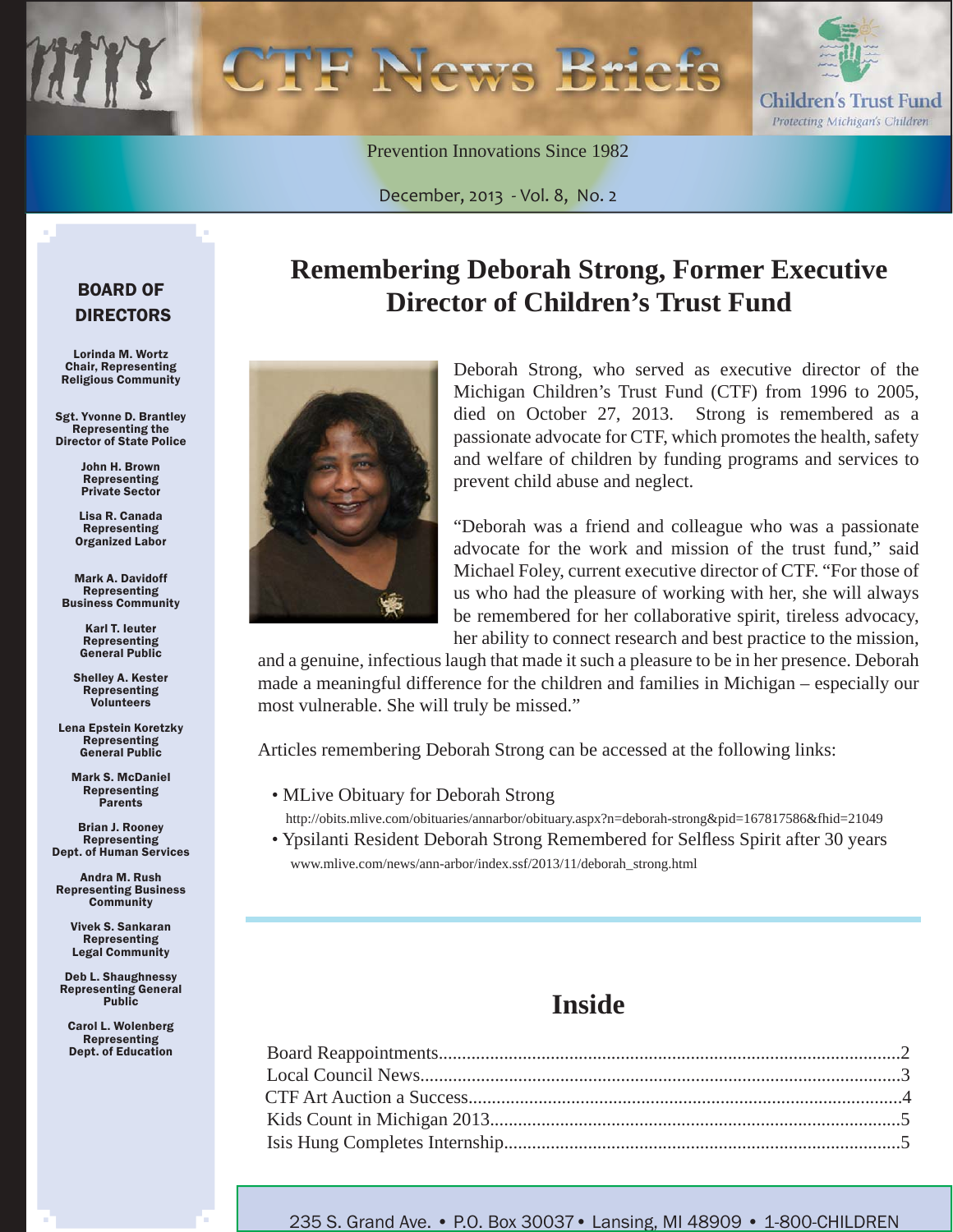# **Snyder makes reappointments to Child Abuse and Neglect Prevention Board**

Gov. Rick Snyder announced six reappointments on December 18, 2013, to the Child Abuse and Neglect Prevention Board, also known as the Children's Trust Fund. The 11-person board promotes the health, safety and welfare of Michigan's children and families by funding local programs and services that prevent child abuse and neglect.

"These have been valuable board members and I look forward to their continued contributions to this important board," Snyder said.

**John Brown**, of East Lansing, is vice president of government relations for Jackson National Life Insurance Co., where he oversees its government relations efforts at the local, state and federal levels. He previously served as an attorney at Varnum, as director of worldwide government affairs at Amway, and as president of the Grand Rapids Chamber of Commerce. Brown holds an associate degree from Grand Rapids Community College, a bachelor's degree in political science and economics from Hope College, and a degree from the University of Michigan Law School. He will continue to represent the business sector.

**Shelly Kester**, of Cedar, is the managing member of Wilson Kester PLLC. She previously worked for the law firm of Running, Wise, Wilson, Ford & Phillips, and as a Grand Traverse County defense contract attorney. Kester is the founding chair and board member of Traverse Bay Children's Advocacy Center and has years of volunteer experience helping with women and childrelated issues. She previously served as mayor and city commissioner for Traverse City. Kester holds a bachelor's degree in political science from Michigan State University and a degree from the McGeorge School of Law. She will continue to represent volunteers.

**Mark McDaniel**, of East Lansing, is the president and CEO of Great Lakes Capital Fund, a nonprofit housing corporation with offices in Lansing, Detroit, Indiana, Wisconsin, and Illinois. He has more than 30 years of experience in the areas of affordable housing, community development, urban planning and market research. McDaniel holds a bachelor's degree in urban planning from Michigan State University. He will continue to represent parents.

 "These have been valuable board members and I look forward to their continued contributions to this important board."

--Governor Rick Snyder

**Vivek Sankaran**, of Ann Arbor, is the founder and executive director of the

Detroit Center for Family Advocacy and a clinical assistant professor of law with the Child Advocacy Law Clinic at the University of Michigan Law School, both of which are focused on the foster care system. Previously, he was the supervising attorney and Skadden Fellow at the Children's Law Center in Washington, DC. Sankaran holds a bachelor's degree in government from the College of William and Mary and a degree from the University of Michigan Law School. He will continue to represent the general public.

**Deb Shaughnessy**, of Charlotte, is a former member of the Michigan House of Representatives, and was mayor and city councilperson of Charlotte. She has also served in various roles with the state House and was a customer service representative for the Charlotte Insurance Agency. Shaughnessy holds a general associate degree with an emphasis on communications from Lansing Community College and was a Fellow of the Michigan Political Leadership Program. She will continue to represent the general public.

Lori Wortz, of Okemos, is a partner with WWP Strategies, an issue management and political consulting firm. She formerly served as chief of staff for a state Senate majority leader, and has worked on campaigns at every level, including statewide campaigns on gaming, eminent domain, conservation issues, right to work, and energy issues. She will continue to represent the religious community.

Members will serve three-year terms expiring Dec. 19, 2016, and their appointments are subject to the advice and consent of the state Senate.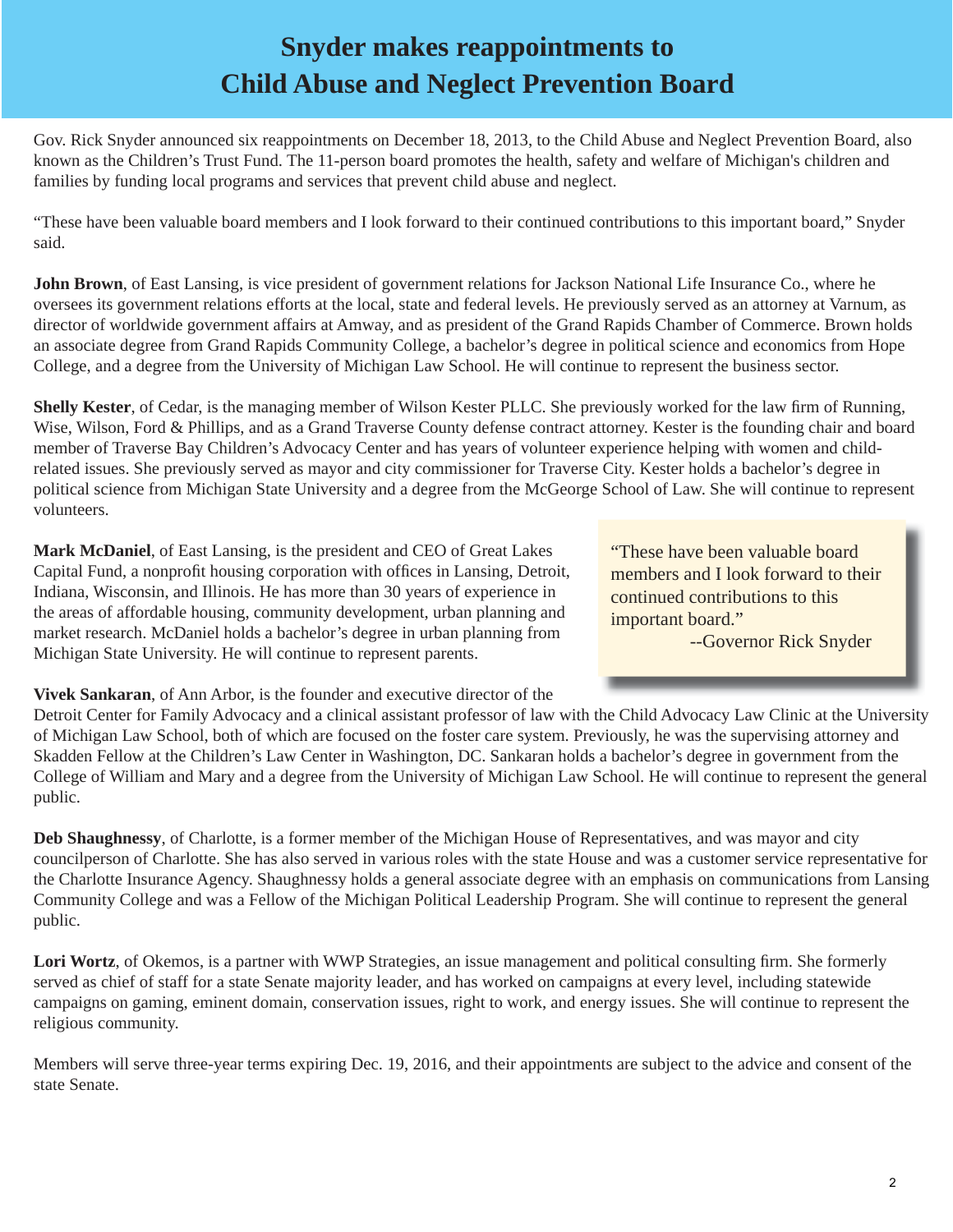### **Local Council News**

## **Annual Training**

This past October 28 and 29, Local Councils and Direct Services Grantees met in Plymouth, Michigan at the Inn at St. Johns for the CTF annual training which was partnered with the University of Michigan's Child Abuse and Neglect: Prevention, Assessment and Treatment Conference.

The training gave all attendees the opportunity to attend workshops on a number of topics, including those relating to primary prevention such as Safe Sleep Initiatives, Strengthening Families/Protective Factors, the Adverse Childhood Experiences (ACE) Study, and the Adults and Children Together (ACT) Program.

The Local Councils ended the first day's activities with a collaborative session. The objectives of the session were focused on the resiliency and Safe Sleep. First councils, working in their respective tiers, brainstormed ideas of how to enhance resiliency of those they serve. The councils then brainstormed ways in which councils can nurture their own resiliency, whether from administrative or personal perspectives.

Secondly, a portion of the session was devoted to Safe Sleep. Each year Michigan is losing close to 150 infants due to unsafe sleep practices. These deaths—which are 100 percent preventable—are increasingly becoming a major focus of Local Council work. Councils broke up into three groups: those who are not currently conducting any Safe Sleep activities, those who are conducting prevention work with infants but are not specifically doing Safe Sleep work, and those who are already engaged in Safe Sleep work. Each group brainstormed ideas for advancing their councils' Safe Sleep endeavors. During both segments, rich discussions and ideas emerged.

After the session, all were invited to a hospitality suite for conversation and a bite to eat. It was a pleasure to have an informal way to gather and talk with those we don't often get to see during the year. The CTF 2013 training experience was informative, inspirational, energizing and fun. I had a great time and I heard a lot positive things about the training from attendees. Each year at the annual training I am reminded of what an honor it is for me to work with such a wonderful group of dedicated and committed prevention specialists, and how grateful I am to be part of the CTF "family."

# **Safe Sleep**

In late November, CTF finalized a collaborative agreement with the Department of Human Services for Local Council Safe Sleep programming. The agreement will enable CTF to fund Safe Sleep efforts throughout Michigan. Although close to 20 councils are already engaged in Safe Sleep programming, the remaining 53 councils, which in total represent all Michigan counties, will all be planning and administering Safe Sleep programming. In response to this opportunity, CTF provided two technical assistance sessions to Local Councils for their planning needs. During December and January 2014, Emily will be meeting with every council via phone to review and/or modify work plans as needed, to assure that Safe Sleep programming is incorporated. The Local Councils' Safe Sleep work will add significantly to statewide efforts to eliminate infant deaths due to unsafe sleep environments.

Here's wishing you all a most joyous holiday season and only good things for the coming New Year!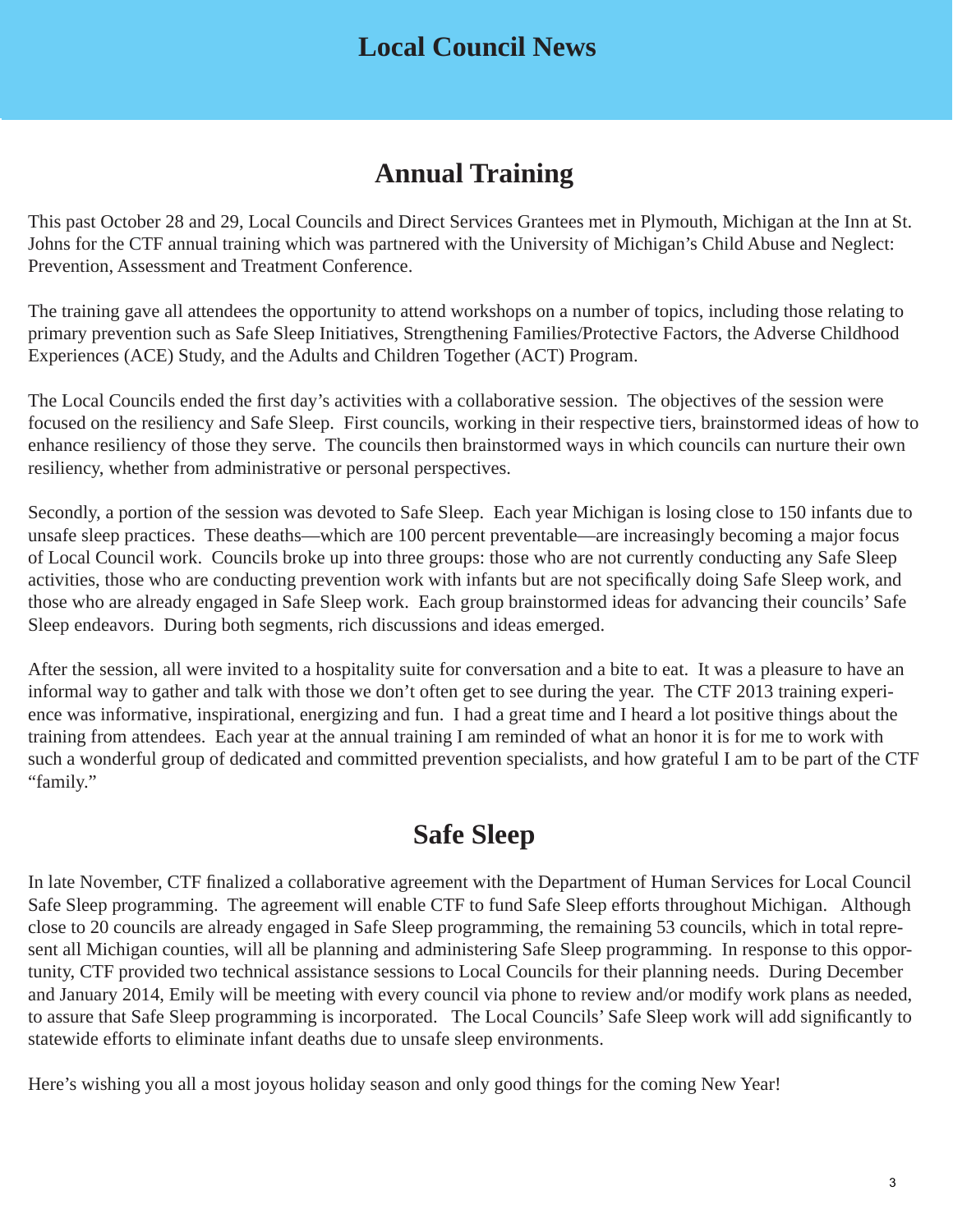## **CTF Art Auction a Success**

The Children's Trust Fund's first Southeast Michigan Fall Event—Help Kids. Buy Art!—was a great success raising close to \$14,000 for the prevention of child abuse and neglect in Michigan. CTF partnered with Chamberlain's Auction gallery in Clarkston, Michigan to host an auction on October 26, 2013. The evening featured something for everyone including art, antiques, collectables and gem properties for auction while guests enjoyed appetizers provided by Clarkston-based Rudy's Market while listening to the melodies of renowned harpist, Christa Grix. Featured auction pieces included European cut crystal, oil paintings, indoor/outdoor bronze sculptures, Persian rugs, hand-carved furniture and graphics by some of the masters including Picasso, Chagall, and Dali. To learn more about Chamberlain's Auction Gallery and to view the exquisite items they have available for purchase, please visit www.chamberlainsgallery.com.

The event is destined to grow and to become an event not to be missed! CTF is deeply grateful to Gallery owners, and longtime supporters, Ron and Gwen Chamberlain for their time, energy and continued commitment to Michigan's children and families. It was through their efforts that a lovely evening was had by all.



Pictured (Left to Right): Gwen Chamberlain, Patricia Headley, Ron Chamberlain, Lori Wortz, Michael Foley